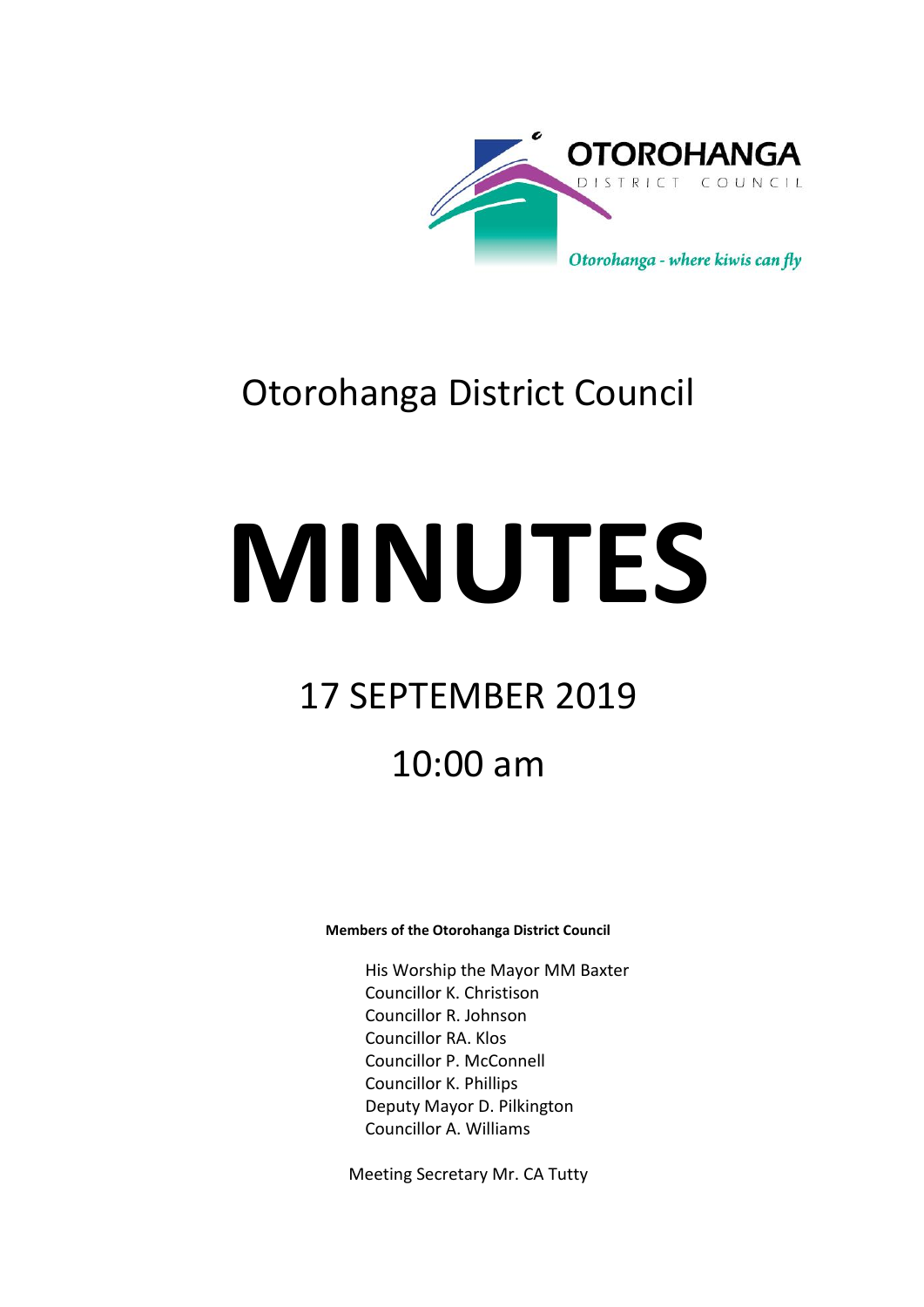#### **OTOROHANGA DISTRICT COUNCIL**

#### **17 SEPTEMBER 2019**

Minutes of an ordinary Meeting of the Otorohanga District Council held in the Council Chambers, 17 Maniapoto Street, Otorohanga on Tuesday 17 September commencing at 10.45am.

### **MINUTES**

#### **ORDER OF BUSINESS:**

| <b>PRESENT</b>                                                                |                |
|-------------------------------------------------------------------------------|----------------|
| <b>IN ATTENDANCE</b>                                                          |                |
| <b>OPENING PRAYER</b>                                                         |                |
| PUBLIC FORUM (UP TO 30 MINUTES)                                               |                |
| DECLARATION OF CONFLICTS OF INTEREST                                          | $\overline{2}$ |
| <b>CONFIRMATION OF MINUTES - OTOROHANGA DISTRICT COUNCIL - 20 AUGUST 2019</b> | 3              |
| CONFIRMATION OF MINUTES - OTOROHANGA COMMUNITY BOARD - 7 AUGUST 2019          | 3              |
| RECEIPT OF MINUTES - OTOROHANGA COMMUNITY BOARD - 4 SEPTEMBER 2019            | 3              |

#### **REPORTS**

| <b>ITEM 405</b> | HIS WORSHIP THE MAYOR - VERRAI REPORT                            | 3              |
|-----------------|------------------------------------------------------------------|----------------|
| <b>ITEM 406</b> | <b>CHIEF EXECUTIVE REPORT 20 AUGUST - 16 SEPTEMBER 2019</b>      | 4              |
| <b>ITEM 407</b> | <b>HEARTLAND CYCLE RIDE PROPOSAL</b>                             | $\overline{2}$ |
| <b>ITEM 408</b> | <b>HEALTH, SAFETY AND WELLBEING</b>                              | 3              |
| <b>ITEM 409</b> | <b>MOTORHOME FRIENDLY TOWN PROPOSAL</b>                          | 1              |
| <b>ITEM 410</b> | CARRYOVERS 2018/2019 to 2019/2020                                | 4              |
| <b>ITEM 411</b> | PROPOSAL TO AMEND SPEED LIMIT OLD TE KUITI ROAD                  | 8              |
| <b>ITEM 412</b> | HAUTURU HALL COMMITTEE REQUEST FOR FUNDING OF FENCE              | 9              |
|                 | <b>ITEM 413 CHANGE TO DRAINAGE EASEMENTS - 20 HUIPUTEA DRIVE</b> | 9              |
| <b>ITEM 414</b> | <b>TOTARA WAR MEMORIAL RESERVE</b>                               | 9              |
| <b>ITEM 415</b> | OTOROHANGA COMMUNITY BOARD - RESOLUTIONS FOR ADOPTION BY COUNCIL | 10             |
| <b>ITEM 416</b> | <b>MATTERS REFERRED FROM 20 AUGUST 2019</b>                      | 10             |
|                 | <b>COUNCILLOR UPDATE</b>                                         | 11             |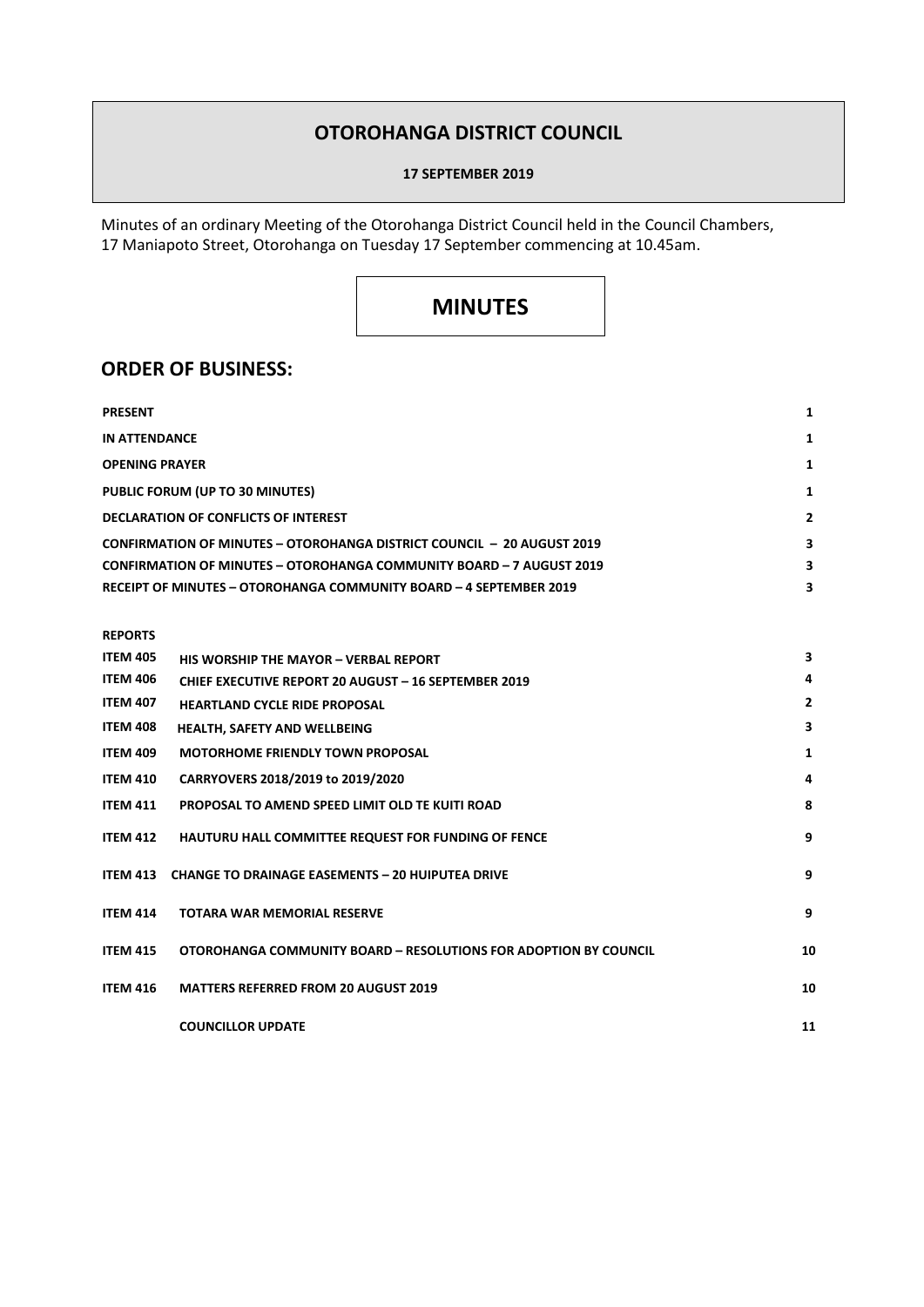#### **PRESENT**

His Worship the Mayor MM Baxter, Cr. D Pilkington (Deputy Mayor), Councillors RA Klos, K Christison, AJ Williams, R Johnson, K Phillips and P McConnell.

#### **IN ATTENDANCE**

Ms. T Winter (Chief Executive) Messrs, R Brady (Group Manager Engineering), G Bunn (Group Manager Corporate), CA Tutty (Governance Supervisor), Ms. T Ambury (Community and Economic Development Manager) and Ms. N Martinsen (Committee Secretary).

His Worship declared the meeting open and welcomed those present. He extended a special welcome to the large number of members of the public present.

#### **OPENING PRAYER**

His Worship read the Opening Prayer.

#### **PUBLIC FORUM**

The following persons spoke to Council's Community and Economic Development Managers report on the request from the New Zealand Motor Caravan Association that Council consider working with them in partnership to achieve a Motorhome Friendly Town Status for both Otorohanga and Kawhia.

A – Mrs. Billie Anne Gadd

- B Mr. John Haddad
- C Mrs. Frances Rawlings
- D Mr. Michael Cullen

His Worship proposed that Item 409 be brought forward on the agenda in light of the full public gallery and high levels of interest on this particular item.

#### **ITEM 409 MOTORHOME FRIENDLY TOWN PROPOSAL**

The Community and Economic Development Manager referred members to her report advising that the New Zealand Motorhome Caravan Association has requested that Council consider working with them in partnership to achieve a 'Motorhome Friendly' town status for its two main towns, Kawhia and Otorohanga. She asked members to take the report as read however, she was happy to answer any questions.

His Worship reported that an amendment has been prepared which differs to the staff recommendation contained within the report.

He moved the following:

- 1) That Council approve investigating 'Motorhome Friendly Town' status for Otorohanga and Kawhia in two stages, with stage one being for Otorohanga and Stage two being for Kawhia, subject to
	- I. Necessary amendments required to the current traffic bylaw to accommodate this, and
	- II. A suitable dump station site in Otorohanga along with costings of installation and potential funding options, and
	- III. Options for Kawhia being considered once Otorohanga has achieved the status of being a 'Motorhome Friendly town.

2) That a report is brought back to Council for final decision on the 'Motorhome Friendly' town status.

#### **His Worship / Councillor Klos**

The motion was put and lost.

His Worship moved an amendment to the above motion that

- 1) Council approves investigating a 'Motorhome Friendly' town status for Otorohanga and Kawhia in two stages, with stage one being for Otorohanga and Stage two being for Kawhia subject to
	- I. Necessary amendments required to the current traffic bylaw to accommodate this, and
	- II. Identify a suitable dump station site in Otorohanga along with costs of installation and potential funding options.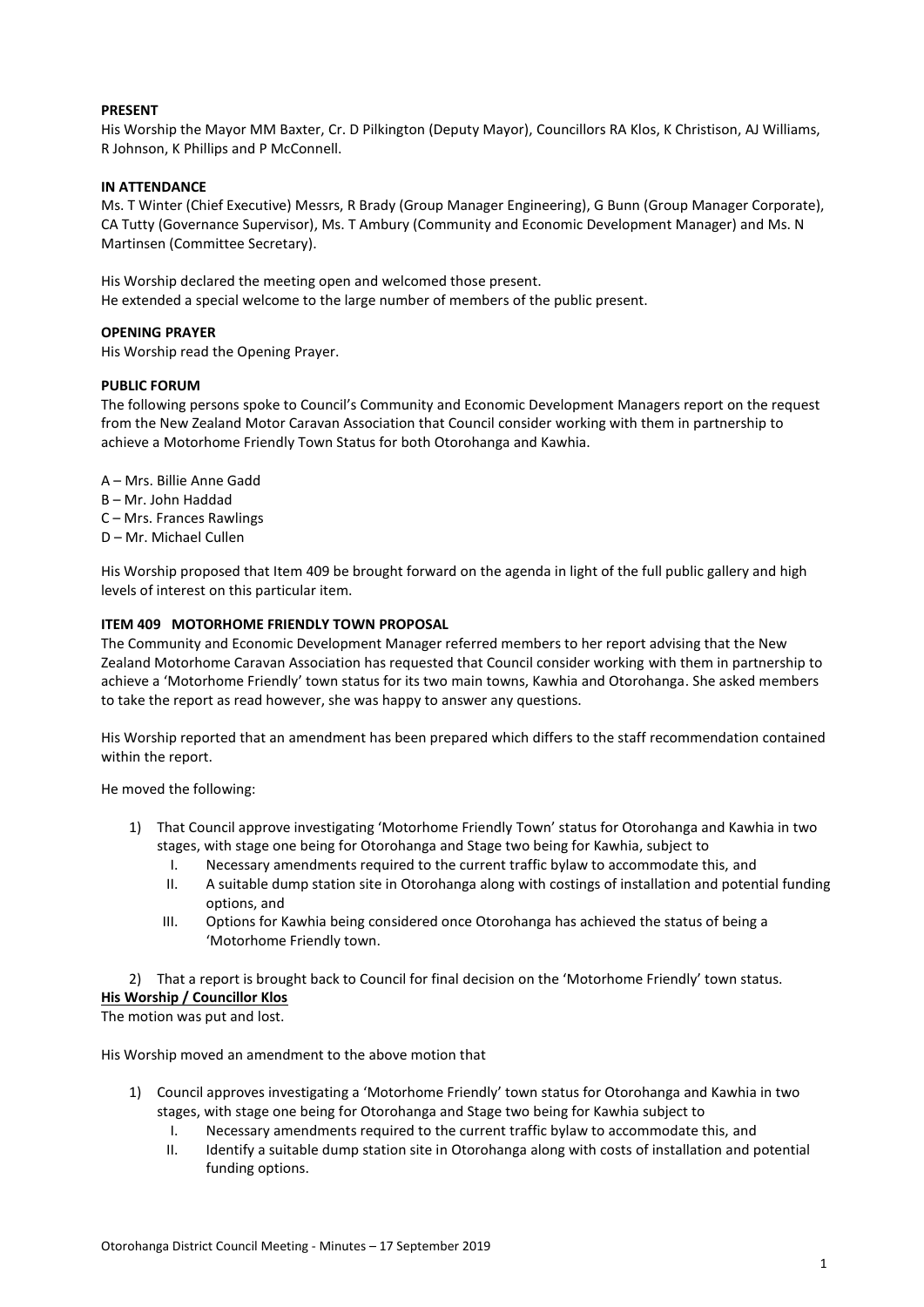#### 2) That a report is brought back to Council for final discussion on the 'Motorhome Friendly' town status.

#### **His Worship / Councillor Klos**

The amended motion was put and lost.

During discussion the following points were highlighted.

- a) To ensure any ongoing costs in relation to the installation and maintenance of a dump station be at no cost to the ratepayers.
- b) Discussions be held with representatives of the New Zealand Motor Home Association, ratepayers and local businesses.

His Worship then moved a further amendment to the above amendment that

- 1) That Council approve investigating a 'Motorhome Friendly' town status for Otorohanga and Kawhia in two stages, with stage one being Otorohanga and Stage two being for Kawhia subject to
	- I. necessary amendments required to the current traffic bylaw to accommodate this.

II. Identify suitable dump station site in Otorohanga along with costs of installation potentially funding options.

III. Identify and ongoing operational costs associated with MFT status.

2) That a report is brought back to Council for final discussion on a MFT status. **His Worship / Councillor Phillips**

This amendment becomes the substantive motion. When put the motion was carried.

#### **DECLARATION OF CONFLICTS OF INTEREST**

His Worship asked members whether they had any declarations of conflicts of interest on matters to be discussed at this meeting.

No declarations of conflicts of interest were received.

#### **ITEM 407 HEARTLAND CYCLE RIDE PROPOSAL**

Mr. Jonathan Kennett from the Walking and Cycling section of the New Zealand Transport Agency attended the meeting and reported on the New Zealand Cycle Trails project, which is a Government initiative headed by the Ministry of Business, Innovation and Employment. He said this aims to generate lasting Social, Economic and Environmental benefits for communities by developing a network to create cycling experiences throughout New Zealand.

Mr. Kennett reported that the long term objective of the NZCT is to create an expanded network of rides being Great Rides, Heartland Rides and Urban Rides, by progressively adding cycling routes that link these rides to urban centres, transport hubs and other key tourist's attractions throughout New Zealand.

**Resolved** that Council approves for an initial application to be made to New Zealand Transport Agency for funding three cycle routes to be considered as Heartland Rides, these being;

- 1) Otorohanga to Kawhia via Waitomo Caves
- 2) Kawhia to Raglan
- 3) Otorohanga to The Timber Trail via Waitomo Caves, and that; if successful in their application Council will fund the erection of the trail signs provided to us as our local contribution to the project.

That staff investigate other routes that could be considered for future Heartland Rides applications. **His Worship / Councillor Williams**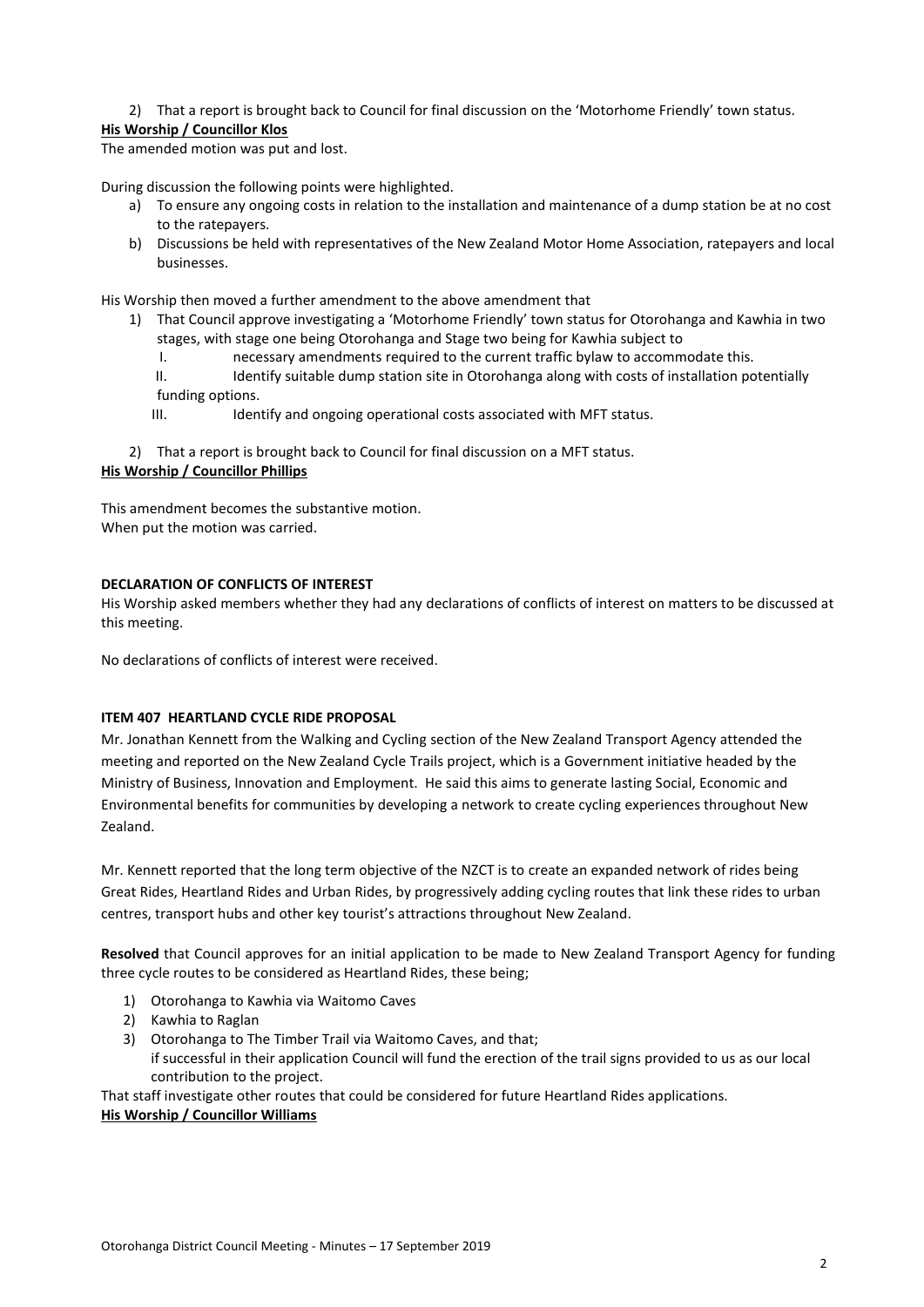#### **ITEM 408 HEALTH, SAFETY AND WELLBEING**

Council's Health, Safety and Wellbeing Advisor Mrs. Tracey Stevenson attended the meeting and summarised her six monthly update report on health, safety and wellbeing management, performance and future focus.

**Resolved** that the report be received.

**Councillor Johnson / Councillor McConnell**

#### **CONFIRMATION OF MINUTES – OTOROHANGA DISTRICT COUNCIL – 20 AUGUST 2019**

**Resolved** that the minutes of the meeting of the Otorohanga District Council held on 10 August 2019, as circulated, be approved as a true and correct record of that meeting and the resolutions contained therein be adopted. **Councillor Johnson / Councillor Pilkington**

#### **MATTERS ARISING**

Councillor Pilkington referred to page 1, Matters Arising in particular the fourth line and reported that her copy of the Minutes contained incorrectly the words "dear of".

#### **CONFIRMATION OF MINUTES – OTOROHANGA COMMUNITY BOARD – 7 AUGUST 2019**

**Resolved** that the minutes of the meeting of the Otorohanga Community Board held on 7 August 2019, as circulated, be received and the recommendations contained therein be adopted. **Councillor McConnell / Councillor Christison**

#### **RECEIPT OF MINUTES – OTOROHANGA COMMUNITY BOARD – 4 SEPTEMBER 2019**

**Resolved** that the minutes of the meeting of the Otorohanga Community Board held on 4 September 2019 be received.

**His Worship / Councillor Phillips**

#### **ITEM 405 HIS WORSHIP THE MAYOR – VERBAL REPORT**

His Worship presented a verbal report on activities he has carried out since the previous Council meeting, these being –

- 21 August 2019 met with Gateway Coordinator of Otorohanga College to create and opportunity for Smart Waikato to work with the College to establish clearer and enhanced student/employer relationships.
- 22 August 2019 INCITE evening
- 26 August 2019 attended a Waikato Plan working group at Waikato Regional Council to discuss what agencies are working for Youth and the activities currently taking place in the Waikato.
- 27 August 2019 attended a Whanau meeting at the Otorohanga College for parents who are wishing to work closer with the College
- 29 August 2019 Trust Waikato's Annual General Meeting opportunities for funding.
- 30 August 2019 Phone discussion with representatives in India to discuss the Youth activities in Otorohanga.
- 31 August 2019 attended  $80<sup>th</sup>$  Anniversary of the Otorohanga Club.
- 3 September 2019 2 x Radio interviews prior to attending a Driver's Training Hui in Wellington.
- 5 September 2019 Chief Executive and Group Manager Engineering attended an onsite meeting with a ratepayer and then in the afternoon with the Chief Executive of the Lines Company to raise concerns of the Business Community in Otorohanga in particular line charges.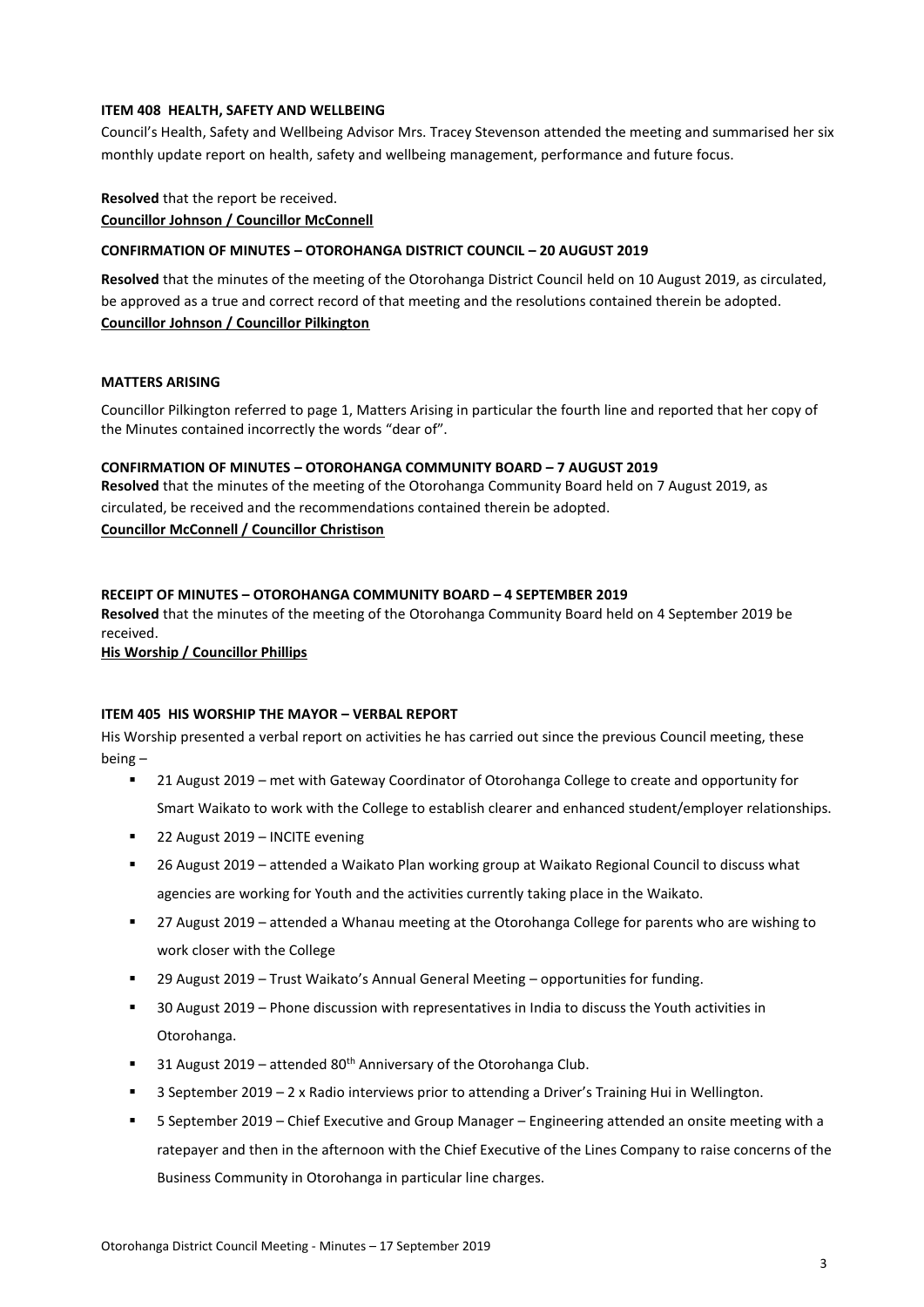- 6 September 2019 Meeting with Garry Diprose, College Heads and Peter Coventry in relation to additional services to Otorohanga College being highly beneficial to the student base.
- 8 September 2019 attended a Nehenehenui meeting to talk about Iwi/Council relationships.
- 9 September 2019 met with Iwi relating to land locked parcels of land within the District.
- 10 September 2019 CEO performance subcommittee meeting with independent party P Peters.
- 11 September 2019 Chief Executive, Group Manager Engineering and himself monthly meeting with Waikeria Prison Contractors – update of work – all going to plan.

**Resolved** that His Worship the Mayor's verbal report be received. **His Worship / Councillor Phillips**

#### **ITEM 406 CHIEF EXECUTIVE REPORT 20 AUGUST – 16 SEPTEMBER 2019**

The Chief Executive referred members to her report on the key focus areas for the period 20 August to 16 September 2019. She asked members whether they had any questions relating to her report.

The Chief Executive reported that the highlight for her during this period was her attendance along with His Worship at the Nehenehenui Regional Management Committee hui where a discussion took place on the development of closer working relationships with Iwi. She said discussion was positive, future focused and that a working group is being established with the task of developing options where Iwi – Council relationships can be improved.

**Resolved** that the Chief Executive's report for the period 20 August to 16 September 2019 be received. **His Worship / Councillor Klos**

#### **ITEM 410 CARRYOVERS 2018/2019 TO 2019/2020**

The Finance Manager attended the meeting and referred members to a list of the capital carryovers identified from the 2018/2019 financial year for consideration and approval by Council. He asked members to take the report as read.

His Worship expressed concern at the number of carryovers identified.

**Resolved** that Council adopts the carryovers as listed below.

| <b>ITEM</b><br><b>NUMBER</b> | <b>ITEM</b>                                       | 2018/19<br><b>BUDGET</b><br><b>ALLOCATION</b> | <b>AMOUNT</b><br><b>SPENT TO</b><br><b>30 JUNE</b><br>2019 | <b>PROPOSED</b><br><b>CARRY</b><br><b>OVER</b><br><b>AMOUNT</b> | <b>FUNDING</b><br><b>METHOD</b>                          | <b>REASON</b>                                                                                |
|------------------------------|---------------------------------------------------|-----------------------------------------------|------------------------------------------------------------|-----------------------------------------------------------------|----------------------------------------------------------|----------------------------------------------------------------------------------------------|
| 1                            | Roading $-$<br>Community<br>Footpaths             | 158,899                                       | 61,888                                                     | 97,011                                                          | <b>NZTA</b><br>Subsidy<br>& Cash<br>surplus              | Three year budget<br>loaded into 2018/19,<br>carry rest over for use in<br>the next 2 years. |
| $\mathfrak{p}$               | Roading $-$<br>Otorohanga<br>Stopbank<br>Footpath | 427,871                                       |                                                            | 427,871                                                         | NZTA<br>Subsidy<br>& Special<br><b>Funds</b><br>Transfer | Work carried over as<br>work in progress as not<br>completed in 2018/19                      |
| 3                            | Roading $-$<br>Huiputea Drive<br>Storm water      | 39,476                                        |                                                            | 39,476                                                          | NZTA<br>Subsidy<br>& Cash<br>surplus                     | Work carried over as<br>work in progress as not<br>completed in 2018/19                      |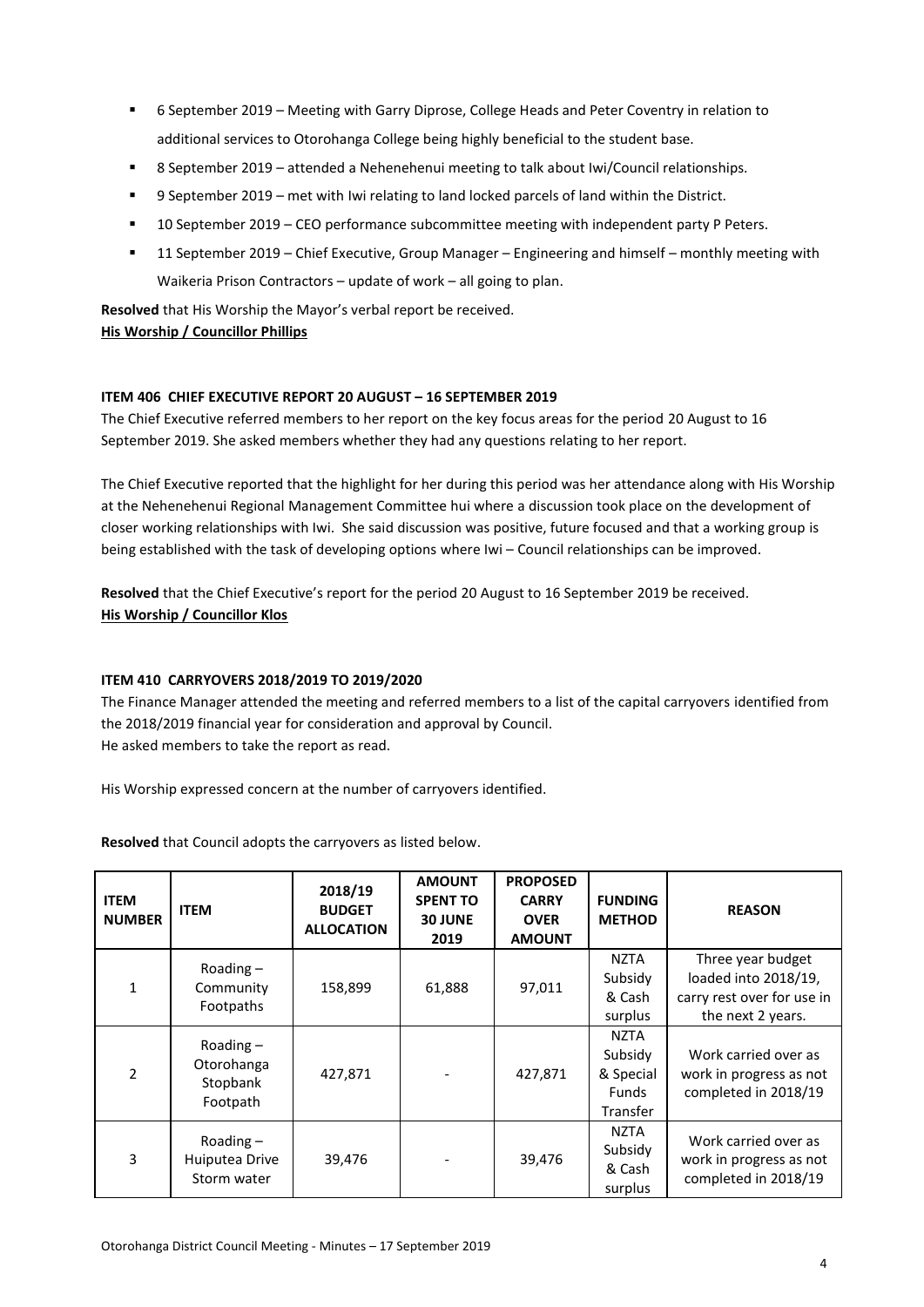| 4  | Roading-<br>Huiputea Drive<br>Vertical<br>Realignment                                           | 67,433    |         | 67,433  | <b>NZTA</b><br>Subsidy<br>& Cash<br>surplus | Work carried over as<br>work in progress as not<br>completed in 2018/19                                                                                                                                              |
|----|-------------------------------------------------------------------------------------------------|-----------|---------|---------|---------------------------------------------|----------------------------------------------------------------------------------------------------------------------------------------------------------------------------------------------------------------------|
| 5  | Roading - Low<br>Cost, Low Risk<br>improvements                                                 | 1,093,386 | 836,419 | 256,967 | <b>NZTA</b><br>Subsidy<br>& Cash<br>surplus | Work was not<br>completed during the<br>year, subsidy carried<br>over by NZTA into<br>2019/20                                                                                                                        |
| 6  | Kawhia Water<br>Supply $-$<br><b>Clarifier Tank</b>                                             | 45,000    |         | 45,000  | Cash<br>surplus                             | Work carried over as<br>work in progress as not<br>completed in 2018/19                                                                                                                                              |
| 7  | Otorohanga<br>Water Supply-<br><b>Pump Renewals</b>                                             | 3,800     |         | 3,800   | Cash<br>surplus                             | Work was not<br>undertaken during the<br>year due to current<br>performance being<br>acceptable, may need<br>replacing in 2019/20.                                                                                   |
| 8  | Otorohanga<br>Water<br><b>Treatment Plant</b><br>- pH Monitoring<br>Unit                        | 5,000     |         | 5,000   | Cash<br>surplus                             | Work was not<br>undertaken during the<br>year, as acceptable<br>results achieved without<br>it. May be needed in<br>future.                                                                                          |
| 9  | Otorohanga<br><b>Flood Protection</b><br>- Electrical<br>Switch                                 | 15,000    |         | 15,000  | Cash<br>surplus                             | Work was not<br>undertaken during the<br>year due to current<br>performance being<br>acceptable, may need<br>replacing in 2019/20.                                                                                   |
| 10 | Otorohanga<br><b>Flood Protection</b><br>- Health &<br>Safety<br>Improvement                    | 11,342    |         | 11,342  | Cash<br>Surplus                             | <b>Budget identified for</b><br>potential health and<br>safety improvements.<br>Have identified need to<br>fence Mair St Pump<br>Station due to Stopbank<br>Footpath increased<br>pedestrian traffic in the<br>area. |
| 11 | Otorohanga<br><b>Flood Protection</b><br>- Inlet/Outlet<br>renewals                             | 50,000    | 26,015  | 23,985  | Cash<br>Surplus                             | Balance of the work was<br>not undertaken during<br>the year due to current<br>performance being<br>acceptable, carried<br>forward to add to<br>2019/20 to consolidate<br>the work into one<br>project               |
| 12 | Otorohanga<br><b>Flood Protection</b><br>- Pump<br>Controller and<br>Well Sensor-<br>Otewa Road | 7,000     |         | 7,000   | Cash<br>Surplus                             | Work was not<br>undertaken during the<br>year due to current<br>performance being<br>acceptable, may need<br>replacing in 2019/20.                                                                                   |
| 13 | IT Equipment -<br>CCTV System -<br><b>Water Services</b>                                        | 27,000    | 11,755  | 15,245  | Cash<br>Surplus                             | Equipment was not<br>purchased during the                                                                                                                                                                            |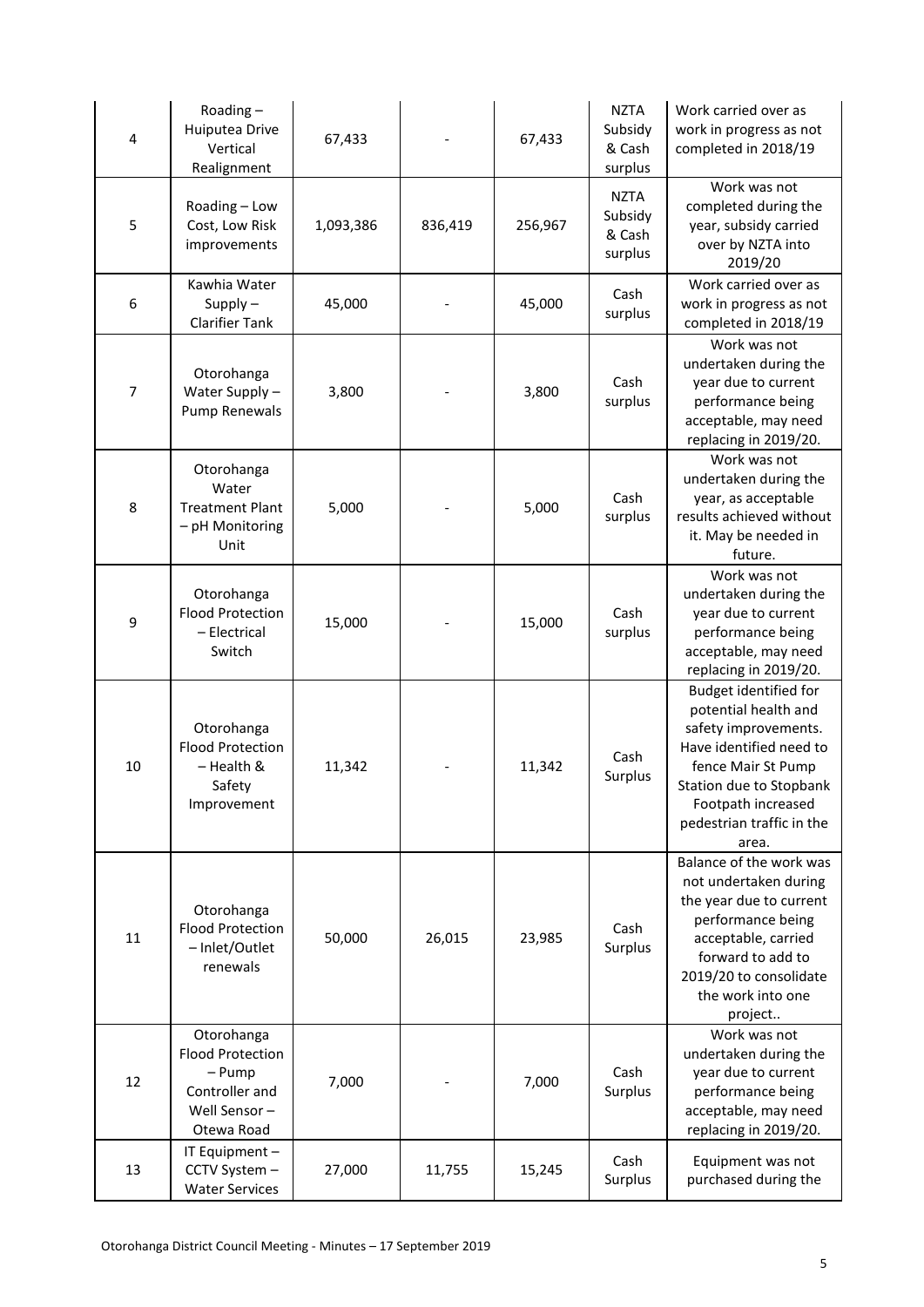|    |                                                                        |         |         |                 | year, specification to be<br>revisited.                                                                                                            |
|----|------------------------------------------------------------------------|---------|---------|-----------------|----------------------------------------------------------------------------------------------------------------------------------------------------|
| 14 | IT Equipment -<br>Telemetry<br>Upgrade $-$<br>Hardware and<br>Software | 8,500   | 8,500   | Cash<br>Surplus | Work was not<br>undertaken during the<br>year due to current<br>performance being<br>acceptable, will need<br>replacing in 2019/20.                |
| 15 | Arohena Rural<br>Water Supply -<br><b>Filter Media</b><br>Renewal      | 9,000   | 9,000   | Cash<br>Surplus | Work was not required<br>during the year,<br>acceptable level of<br>service maintained with<br>current media. May<br>need replacing in<br>2019/20. |
| 16 | <b>Tihiroa Rural</b><br>Water Supply-<br>Pump Renewals                 | 23,000  | 23,000  | Cash<br>Surplus | Work was not<br>undertaken during the<br>year due to current<br>performance being<br>acceptable, may need<br>replacing in 2019/20.                 |
| 17 | <b>Tihiroa Rural</b><br>Water Supply -<br>Filter<br>Refurbishment      | 107,016 | 107,016 | Cash<br>Surplus | Work was delayed to<br>await outcomes of<br>drinking water reforms.                                                                                |
| 18 | <b>Tihiroa Rural</b><br>Water Supply-<br><b>Flushing Valve</b>         | 5,000   | 5,000   | Cash<br>Surplus | Work was delayed to<br>await outcomes of<br>drinking water reforms.                                                                                |
| 19 | Ranginui Rural<br>Water Supply -<br><b>Intake Renewals</b>             | 20,000  | 20,000  | Cash<br>Surplus | Work was not<br>undertaken during the<br>year due to current<br>performance being<br>acceptable, may need<br>replacing in 2019/20.                 |
| 20 | Kawhia Water<br>$Supply -$<br>Chlorine<br>Regulators                   | 3,500   | 3,500   | Cash<br>Surplus | Work was not<br>undertaken during the<br>year due to current<br>performance being<br>acceptable, may need<br>replacing in 2019/20.                 |
| 21 | Waipa Rural<br>Water Supply-<br>Pump Renewals                          | 21,032  | 21,032  | Cash<br>Surplus | Work was not<br>undertaken during the<br>year due to current<br>performance being<br>acceptable, may need<br>replacing in 2019/20.                 |
| 22 | Kawhia Water<br>Supply - Raise<br>UV filters off<br>floor              | 10,000  | 10,000  | Cash<br>Surplus | Work was not<br>undertaken during the<br>year, work will need to<br>be undertaken for<br>health and safety<br>reasons.                             |
| 23 | Kawhia Water<br>Supply - Sand<br><b>Filter Renewals</b>                | 4,404   | 4,404   | Cash<br>Surplus | Work was not required<br>during the year,<br>acceptable level of                                                                                   |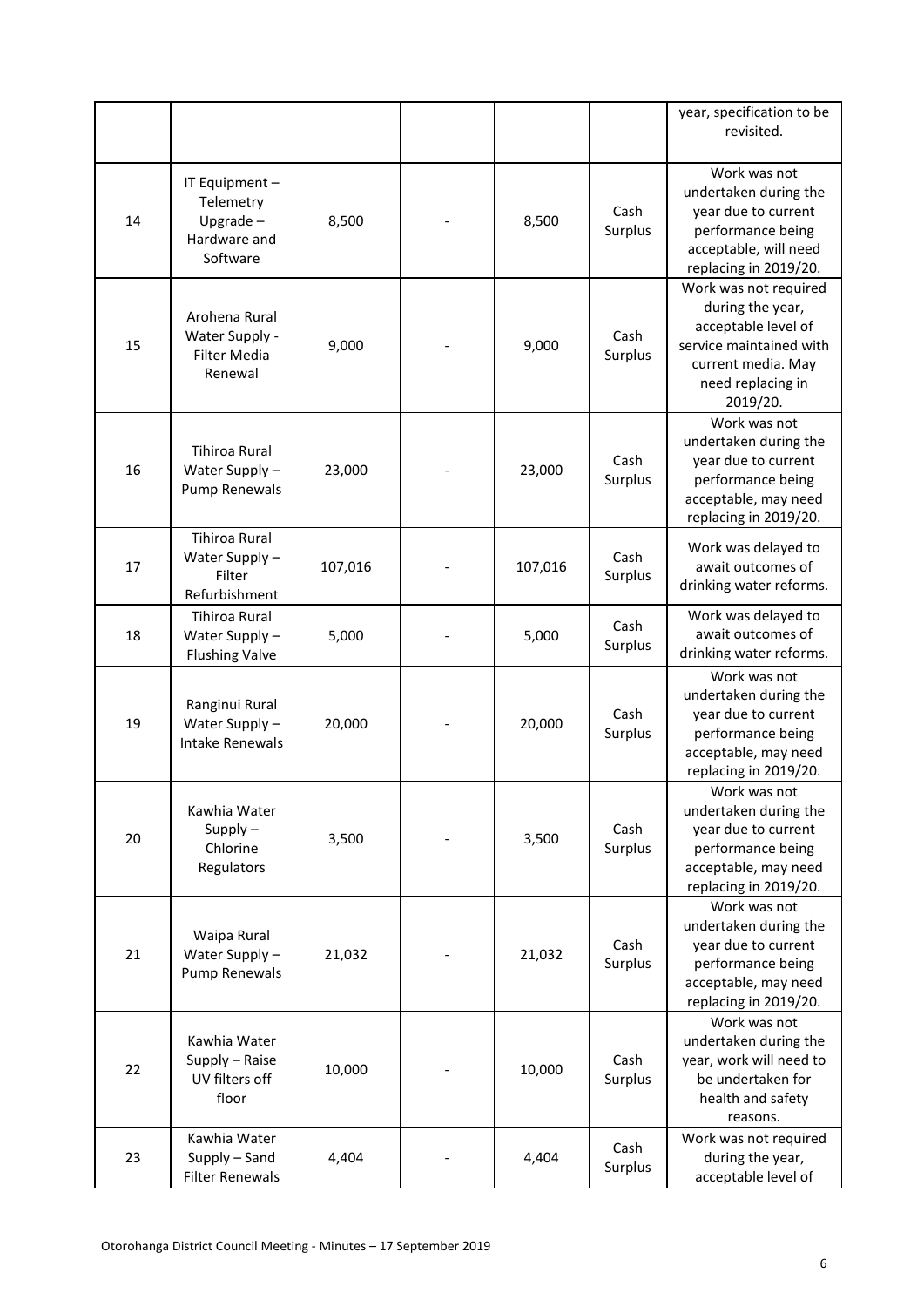|    |                                                                            |        |        |        |                  | service maintained with<br>current media.                                                                                          |
|----|----------------------------------------------------------------------------|--------|--------|--------|------------------|------------------------------------------------------------------------------------------------------------------------------------|
| 24 | Arohena Rural<br>Water Supply -<br>Pump Renewals                           | 3,920  |        | 3,920  | Cash<br>Surplus  | Work was not<br>undertaken during the<br>year due to current<br>performance being<br>acceptable, may need<br>replacing in 2019/20. |
| 25 | Waipa Rural<br>Water Supply-<br>Reservoir<br>Telemetry<br>Renewal          | 5,600  |        | 5,600  | Cash<br>Surplus  | Work was not<br>undertaken during the<br>year due to current<br>performance being<br>acceptable, may need<br>replacing in 2019/20. |
| 26 | Otorohanga<br>Sewerage-<br>Electrical<br>Renewals                          | 63,061 | 13,716 | 21,722 | Cash<br>Surplus  | Work was not<br>undertaken during the<br>year due to current<br>performance being<br>acceptable, may need<br>replacing in 2019/20. |
| 27 | <b>Building</b><br>Operations-<br>Painting<br>Generator                    | 2,000  |        | 2,000  | Cash<br>Surplus  | Work was not<br>undertaken during the<br>year.                                                                                     |
| 28 | <b>Building</b><br>Operations-<br>Replace Roof                             | 13,500 |        | 13,500 | Cash<br>Surplus  | Work undertaken in<br>prior year, invoice not<br>received until 2019/20<br>year.                                                   |
| 29 | Kawhia Library-<br>Replace Carpet                                          | 2,000  |        | 2,000  | Cash<br>Surplus  | Work was not<br>undertaken during the<br>year.                                                                                     |
| 30 | Otorohanga<br>Refuse -<br>Driveway at<br><b>Recycling Depot</b>            | 5,000  |        | 5,000  | Cash<br>Surplus  | Work was not<br>undertaken during the<br>year.                                                                                     |
| 31 | Otorohanga<br>Community<br>Property-<br>Repaint Railway<br>Station         | 14,000 |        | 14,000 | Cash<br>Surplus  | Work was not<br>undertaken during the<br>year, work still likely to<br>be undertaken.                                              |
| 32 | Otorohanga<br>Housing for the<br>$E$ Iderly –<br>Bathroom<br>Refurbishment | 25,000 |        | 25,000 | Rental<br>Income | Work was not<br>undertaken during the<br>year due to challenges<br>with the contractor,<br>work still needs to be<br>undertaken.   |
| 33 | Otorohanga<br>Housing for the<br>Elderly $-$<br><b>Exterior Painting</b>   | 17,000 | 1,783  | 15,217 | Rental<br>Income | Work was not<br>undertaken during the<br>year, work still likely to<br>be undertaken.                                              |
| 34 | <b>District Reserves</b><br>- Rewarewa<br><b>Building</b>                  | 2,000  |        | 2,000  | Cash<br>Surplus  | Work was not<br>undertaken during the<br>year, work still likely to<br>be undertaken.                                              |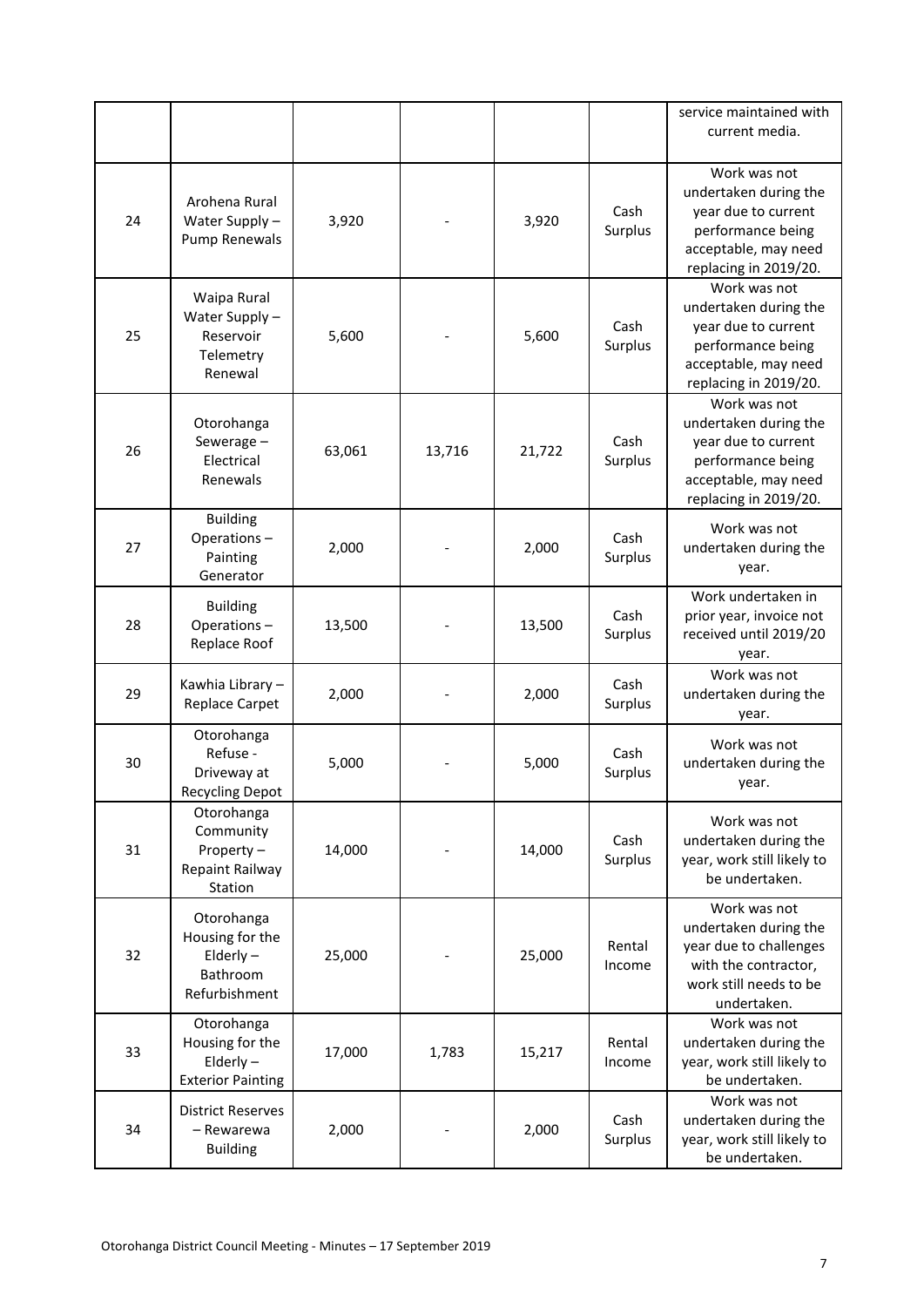| 35 | Otorohanga<br>Parks &<br>$Reserves -$<br>Leisure Park<br>Flooring | 2,000       |             | 2,000       | Cash<br>Surplus | Work was not<br>undertaken during the<br>year, work still likely to<br>be undertaken.                                                                                          |
|----|-------------------------------------------------------------------|-------------|-------------|-------------|-----------------|--------------------------------------------------------------------------------------------------------------------------------------------------------------------------------|
| 36 | Otorohanga<br>Parks &<br>Reserves-<br>Huiputea<br>Wetlands        | 14,478      | 8,033       | 6,445       | Cash<br>Surplus | Work was not<br>completed during the<br>year, to be completed in<br>2019/20.                                                                                                   |
| 37 | Kawhia Parks &<br>$Reserves -$<br><b>Picnic Tables</b>            | 10,430      |             | 10,430      | Cash<br>Surplus | Work was not<br>undertaken during the<br>year, work still likely to<br>be undertaken.                                                                                          |
| 38 | <b>Building</b><br>Operations-<br>Café<br>Improvement             | 30,000      |             | 30,000      | Cash<br>surplus | Work carried over as<br>work in progress as not<br>completed in 2018/19                                                                                                        |
| 39 | Otorohanga<br>Parks &<br>Reserves - Girl<br>Guide Hall            | 25,000      |             | 25,000      | Cash<br>surplus | Work was not<br>undertaken during the<br>year due to the decision<br>to put work on hold and<br>review requirements.<br>Work still likely to be<br>undertaken.                 |
| 40 | IT Equipment -<br>Website<br>Development                          | 15,000      | 6,300       | 8,700       | Cash<br>surplus | Intranet work not<br>completed, website<br>audit to be completed.                                                                                                              |
| 41 | IT Equipment -<br>Hardware &<br>Software                          | 120,000     | 83,237      | 36,763      | Cash<br>surplus | Not fully spent,<br>additional IT<br>improvements to be<br>undertaken in 2019/20<br>including cloud<br>migration, new system<br>development and<br>replacement of<br>hardware. |
|    | <b>TOTAL</b>                                                      | \$2,532,648 | \$1,049,146 | \$1,455,879 |                 |                                                                                                                                                                                |

#### **Councillor Klos/Councillor McConnell**

#### **ITEM 411 PROPOSAL TO AMEND SPEED LIMIT - OLD TE KUITI ROAD**

The Group Manager Engineering summarised his report proposing an amendment to Council's Traffic Bylaw to improve the safety of residents exiting and entering driveways on a section of Old Te Kuiti Road that has very limited sight distance.

#### **Resolved** that

1. The proposed bylaw amendment of the Otorohanga District Traffic Bylaw 2005 to extend the 70 km/hr speed limit by another 815m south along old Te Kuiti Road is supported.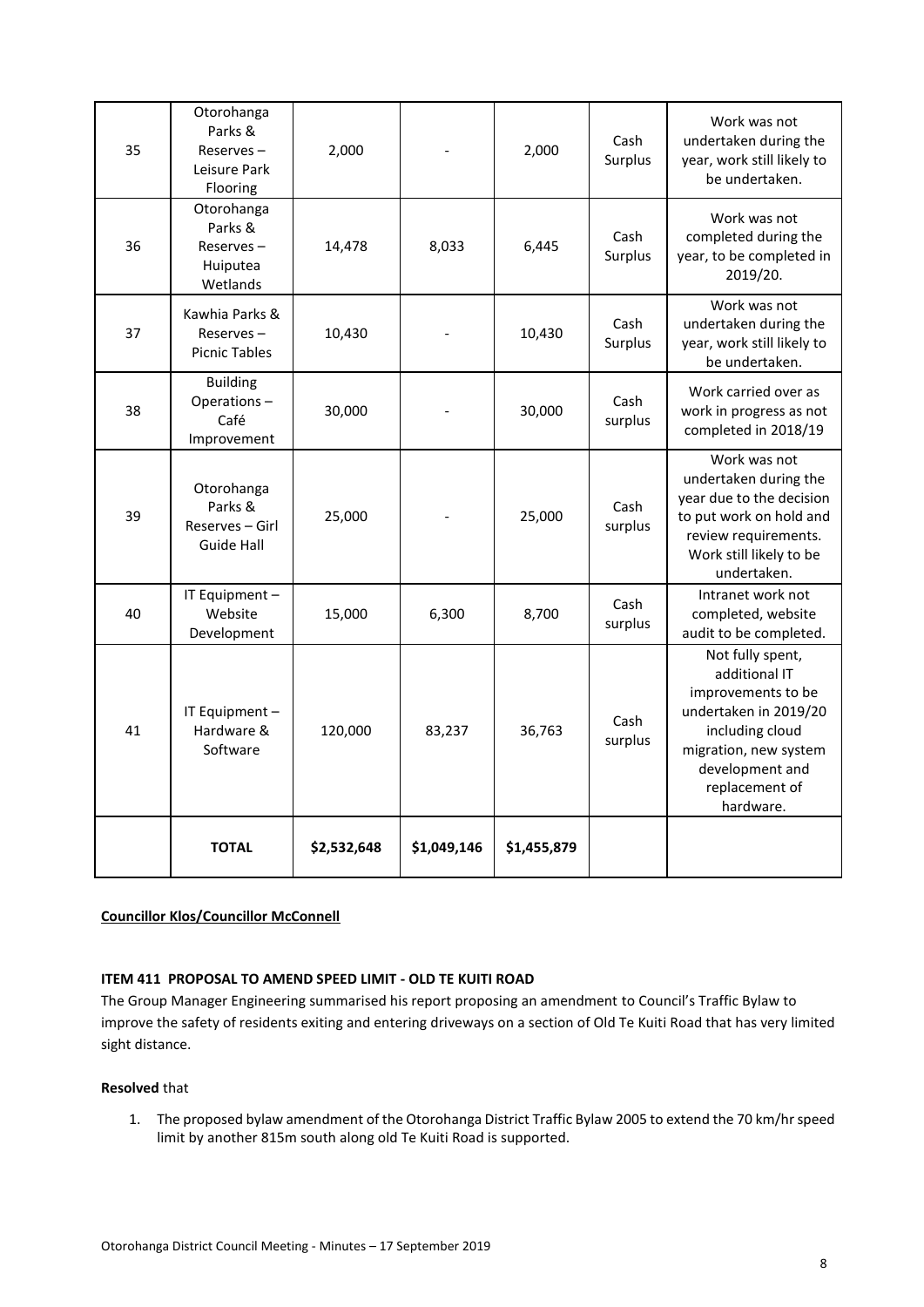2. The Special Consultative Procedure as per Section 83 of the Local Government Act 2002 be commenced in respect of the proposed amendment of the Otorohanga District Traffic Bylaw 2005 in accordance with the content of this report.

**Councillor Johnson / Councillor Phillips**

#### **LUNCH ADJOUNMENT**

Council adjourned for lunch at 12.57pm and resumed at 1.45pm **Resolved** that Council re-adjourn the meeting following the lunch break. **His Worship / Councillor Pilkington**

#### **ITEM 412 HAUTURU HALL COMMITTEE REQUEST FOR FUNDING OF FENCE**

Council's Roading Manager, A Senger attended the meeting and summarised his report on a request from the Hauturu Hall Committee to be given a Council Grant of \$4293 to pay for the materials required to erect a fence around Hauturu Hall.

During discussion the following questions were asked and comments made.

- In adopting the recommendation is Council creating a precedent?
- This will provide a safety zone within a rural community.
- Hauturu Hall Committee are able to fund their operating costs on a day to day basis. This is an extraordinary funding request.
- That consideration be given in the Long Term Plan to provide a schedule of Halls within the District to ascertain if there are any funding issues.

**Resolved** that Hauturu Hall Committee are given a grant of \$4,293 towards the supply and installation of a security fence at the Hauturu Hall, with the funds being allocated from the sundry grants account. **Councillor Klos / Councillor McConnell**

#### **ITEM 413 CHANGE TO DRAINAGE EASEMENTS – 20 HUIPUITEA DRIVE**

The Group Manager Engineering referred members to his report advising that Council has documents which require execution to enable legal changes to be made to the drainage easements on a property located at 20 Huipuitea Drive. He said these changes are required to ensure the legal easements reflect the changed configuration of the storm water system. The physical works were undertaken by the owners with Council authorisation.

**Resolved** that The Otorohanga District Council hereby authorise the changes to drainage easements on Property Title SA53/389 held in favour of the Otorohanga District Council by Easement Instrument 7474343.1

2. The Mayor and Chief Executive of Otorohanga District Council be authorised to sign and seal the documents necessary to change the drainage easements on the property at 20 Huiputea Drive, Otorohanga. **Councillor Pilkington / Councillor Phillips**

#### **ITEM 414 TOTARA WAR MEMORIAL RESERVE**

The Group Manager Engineering referred members to his report seeking confirmation that Council will honour the 1949 undertaking to accept the plantation as a War Memorial and seek approval from Council to work with the family who planted the totara trees to formalise the status of the Totara War Memorial Reserve in Arohena.

#### **Resolved that**

- 1) Council honour the 1949 memorial undertaking and support in principle the formalisation of the reserve status for the plantation of totara trees along Kahorekau and Aotearoa Road. The trees are on the full length of the property road boundaries fronting Aotearoa and Kahorekau Roads, the property being Section 7, Block VII Wharepapa Survey District.
- 2) Staff engage with the property owner to formalise a conservation covenant pursuant to Section 77 of the Reserves Management Act 1977, as a means of recognising the historical significance and preserving the landscape amenity of these trees, as defined in recommendation 1.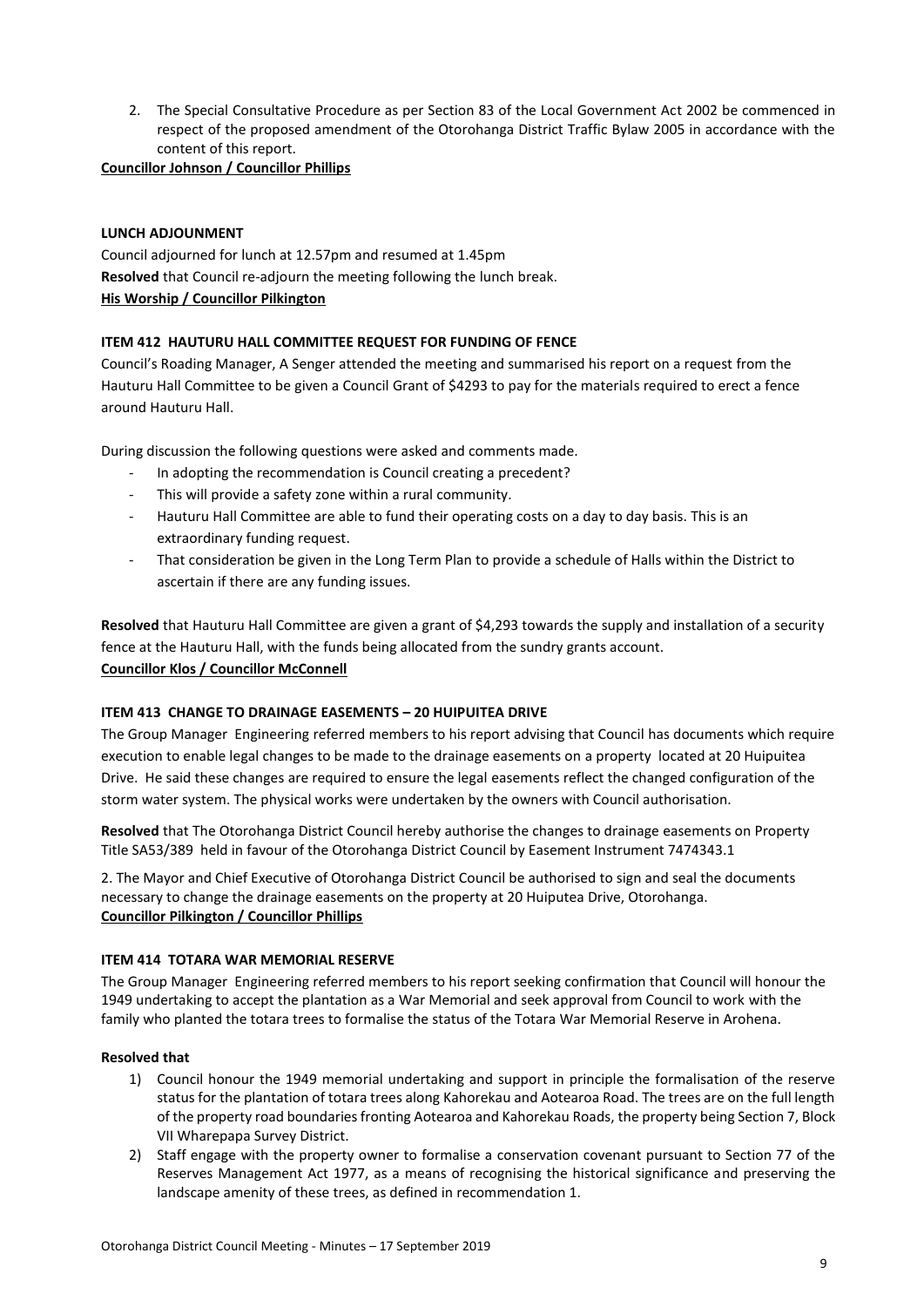- 3) Staff complete a maintenance and care plan, in consultation with the property owner, for the totara trees along Aotearoa and Kahorekau Roads.
- 4) Funding of the removal of the tree trimmings, estimated at \$2500 can be allocated from the road maintenance account for environmental maintenance.
- 5) Funding of the capital works, estimated at \$4500, can be allocated from the district parks and reserves subdivision reserve fund which currently has a balance of \$171,920.
- 6) The ongoing care of the trees can be allocated to the environmental maintenance operating budget for the roads, estimated at \$500 per year. Any maintenance to the reserve assets, which would be minimal, can be allocated to the operating budget for maintenance in the district reserves account. Any minor amendments to the operating budgets would be adjusted in the next long term plan review.

#### **Councillor Klos / Councillor Phillips**

#### **ITEM 415 OTOROHANGA COMMUNITY BOARD – RESOLUTIONS FOR ADOPTION BY COUNCIL**

The Chief Executive referred members to her report outlining resolutions by the Otorohanga Community Board for adoption by the Otorohanga District Council.

#### **Resolved** that

- 1) Approval be given for the Project Kiwiana Committee to add a cycle path and youth hangout zone, from funds secured by themselves, to the Jim Barker Memorial Playground.
- 2) The amount of \$2200 be allocated from the Community Board Reserve fund to the repositioning on the fence to the playground behind the trees, to the toe of the stopbank and a safety gate added in the fence to allow access to the adjacent stopbank footpath.
- 3) For a recommendation to be made to Council to approve funding of an additional \$5000 per year to the operating budget to maintain these additional assets.
- 4) For a recommendation to be made to Council to approve the addition of the cycle path and youth hangout zone assets to the Council asset base and included in the annual depreciation calculations, currently estimated at \$1914 per annum.
- 5) That resolutions 1-4 are dependent on the Otorohanga Community Board agreeing on the details of a final plan of the cycle path.

It was agreed that in relation to resolution 5) that a revised plan be circulated via email to the Board and once approval is received unanimously by all members, the recommendations would be forwarded to Council for approval.

The Chief Executive advised Council that the requirement in number 5) has been fulfilled.

#### **Councillor McConnell / Councillor Christison**

#### **ITEM 416 MATTERS REFERRED FROM 20 AUGUST 2019**

The Chief Executive took members through Matters Referred.

It was agreed that the following updates be made –

Meeting Date – 19 March 2019 Trading in Public Places policy – status be amended to "a future meeting". Meeting Date – 16 July 2019 Invite Grant Blackie from WRC – Councillor Phillips to obtain the name of WRC's

Scientist who attended a Waipa Catchment Committee meeting.

Meeting Date – 16 July 2019 Chair of Te Waka – Status be amended to present to a meeting of the new Council.